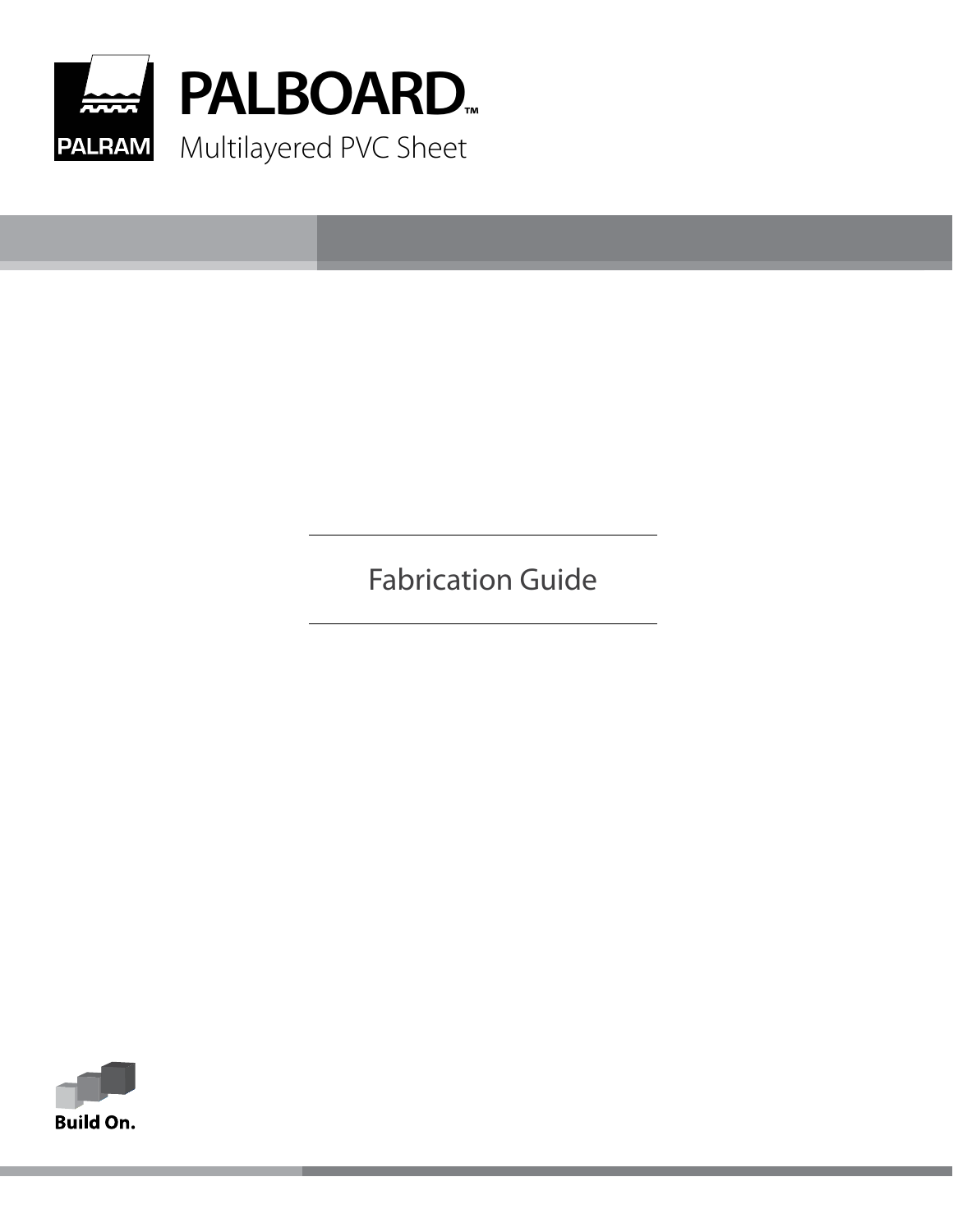# **Contents**

| Introduction to PALBOARD™                    | 1              |
|----------------------------------------------|----------------|
| <b>Main Benefits</b>                         | 1              |
| Cutting                                      | 1              |
| <b>Drilling</b>                              | $\overline{2}$ |
| Milling/Routing                              | 2              |
| V-Groove                                     | $\overline{2}$ |
| <b>Thermal Expansion / Contraction</b>       | $\overline{3}$ |
| <b>Screwing and Nailing</b>                  | 3              |
| <b>Tips on Sign Installations with Posts</b> | 3              |
| Significant Items to be Considered           | 3              |
| <b>Hanging Signs</b>                         | 3              |
| Adhesive Bonding of PALBOARD                 | 4              |
| <b>Heat Bending</b>                          | 5              |
| Painting                                     | 5              |
| <b>Graphic Applications</b>                  | 6              |
| <b>Direct Digital Printing</b>               | 6              |
| Laminating                                   | 7              |
| <b>Chemical Resistance</b>                   | 9              |
| <b>Physical Properties</b>                   | 9              |
| <b>Flammability</b>                          | 9              |
| <b>PSDS Sheet</b>                            | 9              |
| <b>Further Information</b>                   | 9              |



Some Foam PVC products manufactured by others may contain lead. [PALBOARD™](https://www.palramamericas.com/Products/Flat-Sheets/palboard/) is manufactured without lead or any other heavy metal.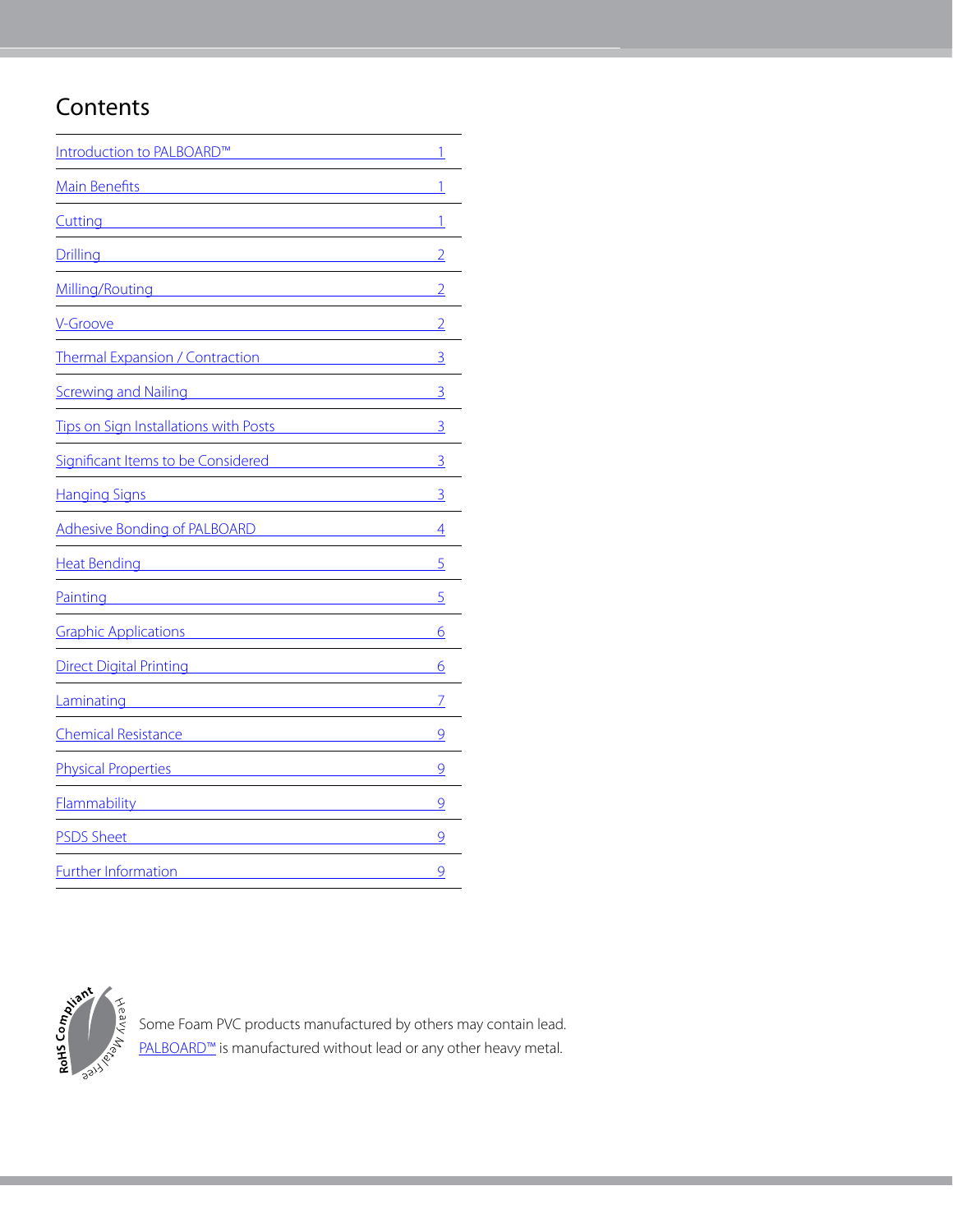## <span id="page-2-0"></span>Introduction to PALBOARD™

In the world of multi-layer substrates, new PALBOARD is an innovative sheet that's like no other. Palboard combines the extra tough surface quality of solid PVC with the lightweight, easy-to-work-with characteristics of foam PVC. Its core is made with high quality recycled foam PVC, and the panel itself is recyclable, too.

PALBOARD has an ultra-smooth surface that offers excellent ink-adhesion for digital or traditional printing applications. It's easy to fabricate, can be cold-bent with a v-groove cut, and offers good mechanical strength & excellent chemical resistance, making it ideal for a wide variety of interior sign, display, or other applications.

## <span id="page-2-1"></span>Main Benefits

- § Hard, smooth surface
- § Recycled, lightweight foamed PVC core
- High structural strength with a relatively low weight
- **Excellent chemical and fire resistance**
- Easy to fabricate and thermoform
- § Excellent adhesion capabilities
- § Good electrical and thermal insulation

**All fabrication processes can vary slightly, therefore, it is recommended that prior to fabricating for production, users should perform their own experimental testing to ensure their process produces the finest quality finish.** 

## <span id="page-2-2"></span>**Cutting**

### Bridge Saw

For best results use a 17.72" blade, 100 teeth. Recommended cutting speed is up to 35 ft./min.

### Circular Saws

PALBOARD material up to 3mm thick can be cut with a knife or blade. For PALBOARD sheets 3mm and thicker, carbide-tipped, high-speed steel blades normally recommended for wood or plastic, 10" x 72 tooth can be used. The following settings are recommended:

- Rake angle:  $0^\circ$   $8^\circ$
- § Clearance angle: 10° 15°
- Cutting speed: 4,000 8,000 feet per minute
- Feed rate: 6 30 meter per minute
- § Tooth pitch: 5 12mm

#### Band Saws

High-speed steel blades normally recommended.

- **Teeth: 180 tooth blade**
- Cutting speed: 3,000 to 5,000 feet per minute
- Feed rate: 6 30 meter per minute.

#### Jigsaw

Rough cut type blades ground for plastics can be used on PALBOARD sheets. Smooth metal-cutting blades are not recommended.

### Table Top Cutters/Vertical Cutters

It is recommended to use vertical cutters with Twin Wheel Head blade which are used for cutting ACP (Aluminum Composite Panel).





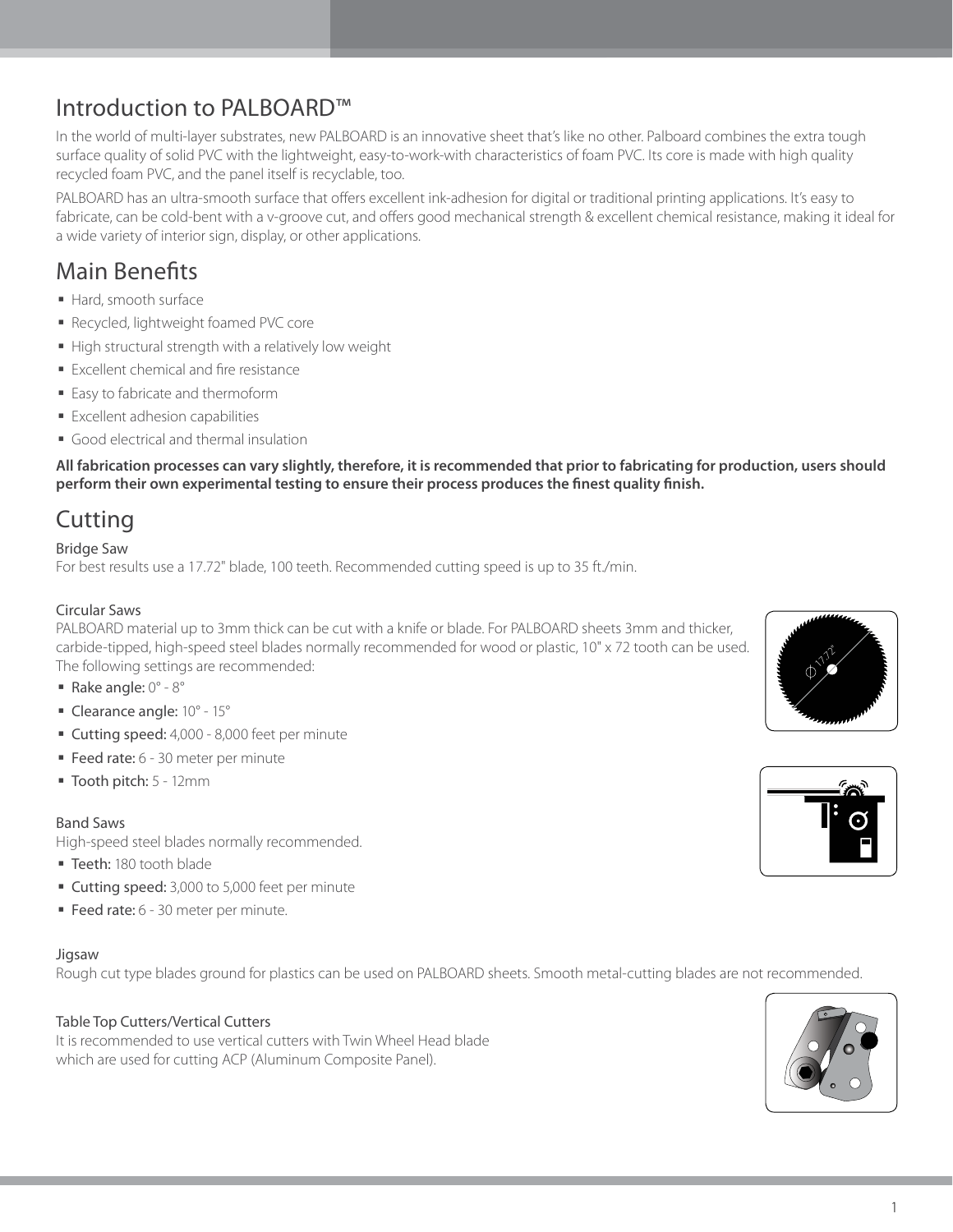# <span id="page-3-0"></span>Drilling

PALBOARD can be drilled with carbide-tipped bits using twist drills recommended for metals.

The following settings are recommended:

- Point angle: between 90 to 110
- § Spiral angle: 30
- § Relief angle: 10
- Cutting speed: 150 to 1,300 feet per minute
- Feed rate: 0.01 to 0.02 inches per revolution

The minimum hole placement distance from the edge of the sheet should never be less than 1 inch. In an effort to reduce heat buildup during drilling of thicker PALBOARD sheets, it may be necessary to periodically remove the drill bit from the PALBOARD material.

## <span id="page-3-1"></span>Milling / Routing

PALBOARD can be milled by using standard milling machines of various types utilizing the following guidelines:

- Relief angle: 5 to 10
- Rake angle: -10 to 0
- Cutting speed: 3,000 to 3,500 feet per minute
- Cutting feed: 0.12 inches per revolution

PALBOARD material can be easily routed using multi-fluted carbide tools on standard woodworking routers. Standard tools and machines can be utilized with no need to alter equipment. Adjust feed and speed rates as needed to achieve the best edge finish on the PALBOARD parts.

<span id="page-3-3"></span>For Milling/Cutting/Engraving it is recommend to use a Single Flute/Tooth "UP Cut Bit" (Left Hand Bit). The recommended cutting diameter (d) is 4mm; the Length of cut (e) is 12mm.

For the following Bit manufacturers the specified bit is:

- § ZUND: 3910720
- § ESKO: BIT-ADS06-4012-50
- § VHF: ES-PS-0300-4-120-50
- § CROWN-NORGE: S1-4.0/4-12-50 A

## <span id="page-3-2"></span>V-Groove

For V Groove Milling/Routing, it is recommended to use a bit specified for bending applications. Such bits offer top angles of 90°,120° or 135°.

## Application:

For bending applications up to 10 mm PALBOARD sheets. The Bit with 90° produces rectangular bending with nearly no gaps. The 120° or 135° rounded tip bits produce acute angled bending of up to 90° with approx. 2 mm gap between the sides.

## Practical tip:

Please note: When v-grooving, leave 0.6 mm (0.0236") to 0.8 mm (0.0314") of material between the router and the bottom surface.

### For the following Bit manufacturers the specified bit is:

- § ZUND: 92° 52117447
- § ESKO: 90° BIT-EBV06-94 | 120° BIT-EBV06-120-2F



0.6mm to 0.8mm

135° bits available from a variety of manufacturers

**Please note: We recommend testing the processes before starting production. The specifications above are intended as a guideline only.**





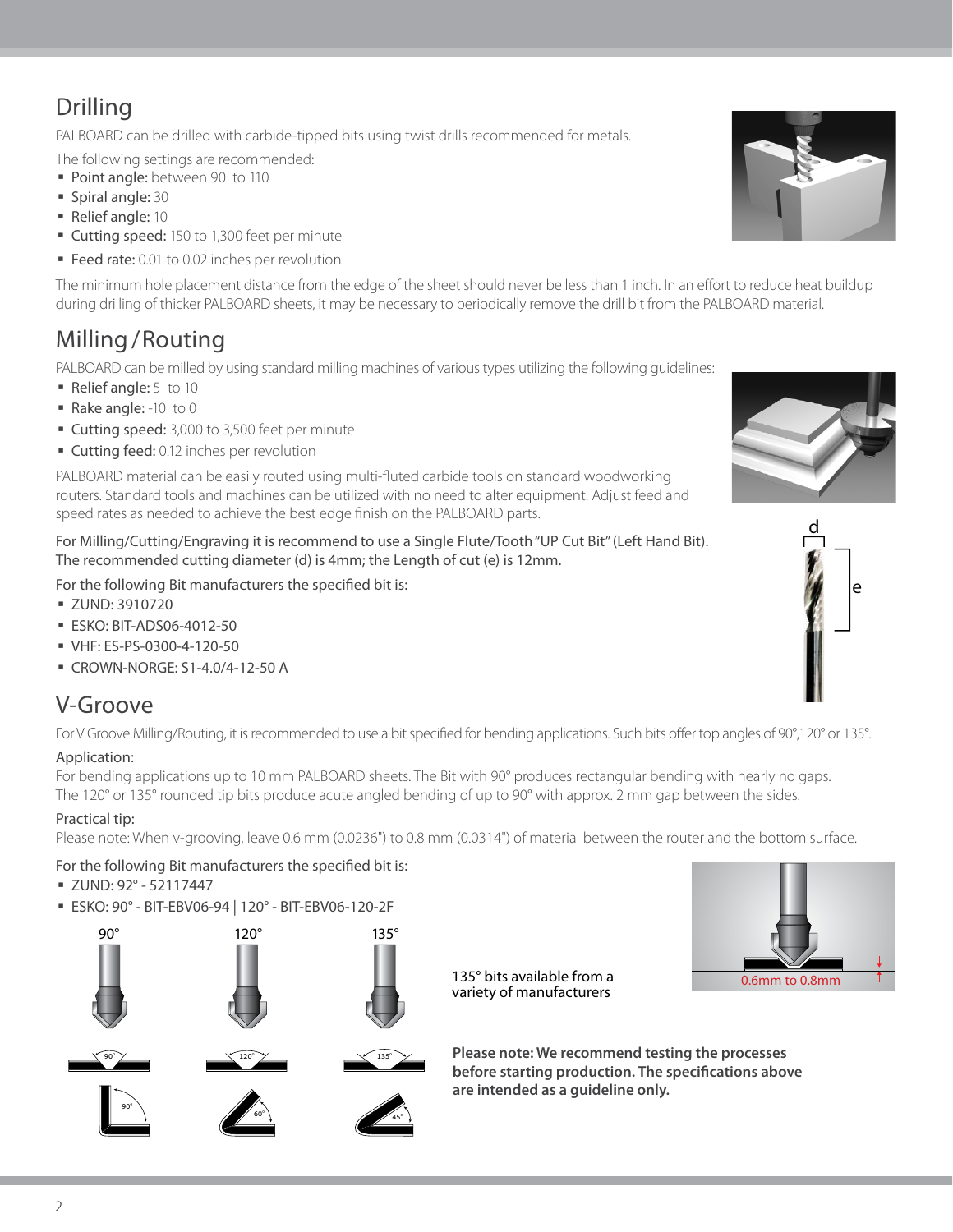# <span id="page-4-0"></span>Thermal Expansion / Contraction

As with most plastics, PALBOARD Multi-layered PVC Sheet will expand and contract with an increase or reduction in temperature. This material property is known as linear thermal expansion and contraction. Since PALBOARD can be used in a wide variety of indoor applications, linear thermal expansion and contraction may need to be considered during the fabrication and installation of the material. It is important to take in to account the temperature at which the PALBOARD material was fabricated as well as the temperature of the installation. PALBOARD should not be used in applications or climatic conditions that exceed 60°C(150°F) (ambient or surface temperature), at which temperature the PALBOARD will soften and permanently deform.

| <b>PALBOARD Linear Expansion / Contraction</b><br><b>Quick Reference</b> |                                                                              |          |        |           |  |
|--------------------------------------------------------------------------|------------------------------------------------------------------------------|----------|--------|-----------|--|
| Total Temp.                                                              | Expansion / Contraction of Material at Standard Lengths / Widths (in inches) |          |        |           |  |
| Change $(\Delta)$                                                        | 48 in.                                                                       | $60$ in. | 96 in. | $120$ in. |  |
| $20^{\circ}$ F                                                           | 0.036                                                                        | 0.044    | 0.071  | 0.089     |  |
| $40^{\circ}$ F                                                           | 0.071                                                                        | 0.089    | 0.142  | 0.178     |  |
| $60^{\circ}$ F                                                           | 0.107                                                                        | 0.133    | 0.213  | 0.266     |  |
| $80^{\circ}$ F                                                           | 0.142                                                                        | 0.178    | 0.284  | 0.355     |  |
| $100^{\circ}$ F                                                          | 0.178                                                                        | 0.222    | 0.355  | 0.444     |  |
| $120^{\circ}F$                                                           | 0.213                                                                        | 0.266    | 0.426  | 0.533     |  |
| 140°F                                                                    | 0.249                                                                        | 0.311    | 0.497  | 0.622     |  |

## Screwing and Nailing

Any type of screw or nail can be used to fasten PALBOARD material. Power nailers and screw driving equipment are suggested. Inserting the screw or nail in an elongated slot or an oversized hole is recommended so that the material can expand or contract if fluctuations in temperature occur. For best results, use oversized washers or grommets in combination with screws.

## <span id="page-4-1"></span>Tips on Sign Installations with Posts

The following tips have been compiled to be used as a general guide for installing PALBOARD. Unusual designs falling outside the examples given may require certain modifications when considering PALBOARD. Contact your Palram representative for guidance.

## <span id="page-4-2"></span>Significant Items to be Considered

- 1. Bolt holes should always be larger than the bolt shaft to allow for thermal expansion and contraction, thus eliminating the possible stress at bolt fixing points. The use of washers spread the compressive load when bolts/nuts are tightened. Be sure not to over tighten as this will weaken the connection.
- 2. Split timber posts are the best to use because the PALBOARD is supported evenly on both sides. If steel or aluminum poles are used, nylon bolts and washers give the best results. Be certain to use an adequate number of fasteners for these types of installation. They should be evenly spaced and away from the top and bottom edges.

# <span id="page-4-3"></span>Hanging Signs

PALBOARD may be successfully used as interior hanging signs. As PALBOARD is a co-extruded sheet product, thin gauges or large hanging signs may require additional support. The addition of an aluminum or thick walled plastic "C" channel across the top, bottom, or around the perimeter may be needed to alleviate any tendencies to warp. When the additions of supporting channels are not an option, the method illustrated below may also be used to help prevent bending. The minimum hole placement distance from the edge of the sheet should never be less than 1 inch.

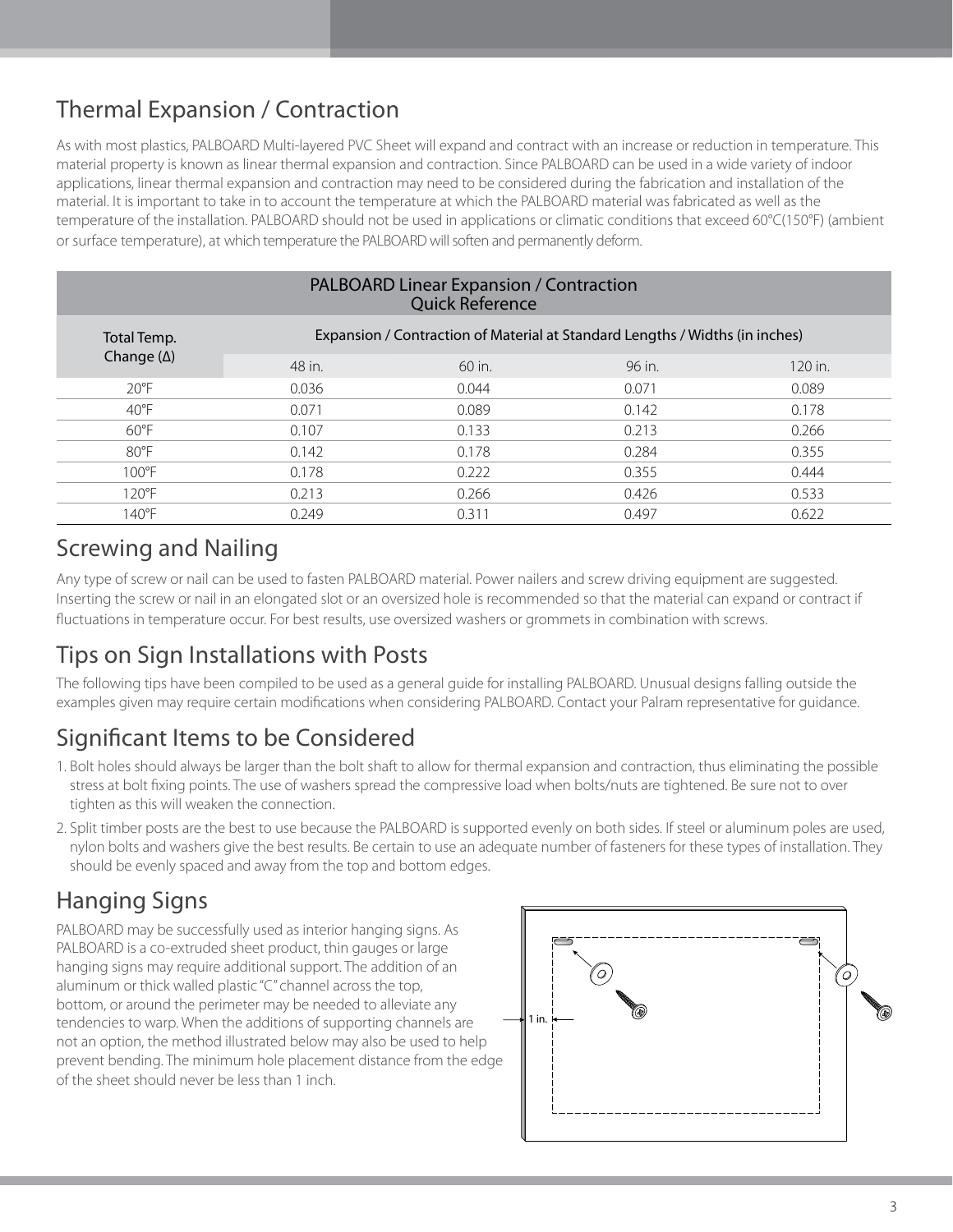## Adhesive Bonding of PALBOARD™

### General Information

PALBOARD material can readily be bonded to itself or other materials. Commercially available adhesives that are suitable for bonding rigid PVC materials can be used for this purpose.

#### **There are several considerations when choosing an adhesive:**

- 1. The material to be bonded with PALBOARD
- 2. Strength required—structural vs. non-structural
- 3. Temperature range expected
- 4. Expansion/contraction
- 5. Ease of application methods, curing times
- 6. Cost effectiveness
- 7. Environmental and safety considerations—flammability, fumes, odors, etc.

#### Surface Preparation

In order to attain the optimum bond, the PALBOARD material surfaces to be bonded must be cleaned and de-greased using a white cloth soaked in isopropyl alcohol.

#### Selection of Adhesives

The selection of the proper adhesive for a project depends on the materials to be joined, as well as the end use and other considerations mentioned previously. The following suggestions serve as general guidelines:

#### A. Bonding PALBOARD to PALBOARD Material

- 1. For edge bonding and joining parts made of PALBOARD material, use a PVC solvent such as THF, MEK, and cyclohexanone solvent systems.
- 2. For bonding large areas: If using PVC solvent such as pipe cement, spread with notched trowel and work rapidly.

### B. Bonding PALBOARD to Non-Porous Solid Material (such as PVC, other plastics or metal):

- 1. Contact adhesive with solvent:
- a. Neoprene, nitrile, polyurethane or other synthetic rubber types.
- b. Adhesive must be applied to both faces. Parallel beads of adhesive are often preferred because it allows evaporation of solvent providing faster cure.
- c. Use a slow setting adhesive, when bonding large areas. This allows for more time to properly install the panels prior to the adhesive curing.

d. For bonding PALBOARD material to flexible PVC sheets, only plasticizer-resistant types of adhesives should be used.

### C. Bonding PALBOARD to Porous Materials (such as paper, textiles, fabrics or wood).

- 1. Contact adhesive with solvent: Same systems as for non-porous materials.
- 2. Construction mastic, structural silicone adhesives.

<span id="page-5-0"></span>Expected temperature ranges (expansion/contraction), substrate and size of PALBOARD material panels should be taken into consideration when deciding on a method of attachment. For more in-depth guidelines, contact the adhesive manufacturer.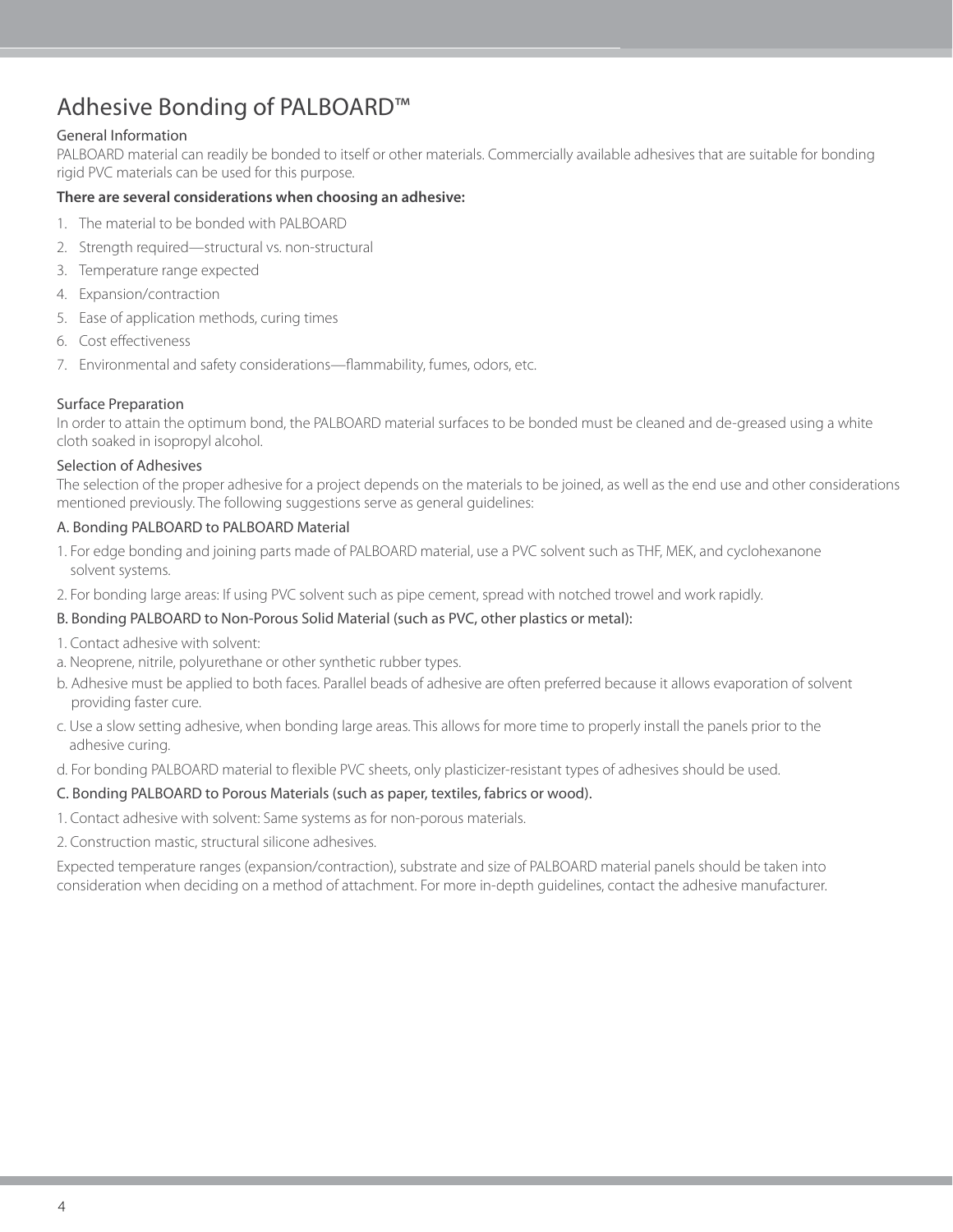## Heat Bending

PALBOARD sheet material can be bent by using Calrod or other radiant heaters, strip heaters or air-circulated ovens. Heat guns can also be used on small areas. To ensure best results, a rheostat should be used to control heating of the PALBOARD so that the surface temperature does not exceed 200°F (93°C). Heating PALBOARD material over 200°F (93°C) can cause the surface to become rough and possibly discolor.

When using a metal contact strip heater, cover the heater strip with Teflon spray to prevent marking the PALBOARD. Different sizes of rectangular heating bars can be used to produce bends of different radii. The larger the heated area of the PALBOARD, the larger the radius that can be created. PALBOARD should be heated from both sides when the sheet is thicker than 4mm. Heat times are dependent on heat source output and distance from the sheet.

To form tighter bends with smaller radii, use a small heated area on the upper surface (inside the bend) of the PALBOARD sheet and a larger heated area on the bottom surface (on the outside of the bend) of the sheet. A minimum radius of twice the sheet thickness is necessary to avoid breakage. When bending PALBOARD into an angle, typically the extension of the PALBOARD on either side of the angle should be at least 20 times the thickness of the PALBOARD material.

For example, 6mm PALBOARD would require the extension on each side to be 120mm in order to avoid warping of the material. For sides less than 20 times the material's thickness, the entire sheet must be heated. Once the PALBOARD is bent, place it in a fixture, such as a jig or clamp, to cool. Fans and/or compressed air will speed the cooling process.

## <span id="page-6-0"></span>Painting

The painting of PALBOARD is easily accomplished with paints known to have compatibility with rigid PVC. Selection of a paint type for each use should be guided by the following:

## **I. Types of paints compatible with PALBOARD™ sheet**

- A. Vinyls
- B. Acrylic Lacquers
- C. Two part polyurethanes

With PALBOARD, water-based latex paint and oil-based enamels generally do not have equal adhesion properties to that of solvent based systems. Although the use of primers can improve the adhesion of non-solvent based systems, the improvement is usually minimal.

## **II. Surface Preparation**

- A. The surface to be painted must remain dry, clean, and grease free.
- B. It is highly recommended that the surface be cleaned with a rag moistened with isopropyl alcohol prior to painting.

### **III. Cross-Cut Adhesion Test**

A. The paint type chosen should always be tested for adequate adhesion. To test for adhesion, conduct the Cross-Cut Adhesion Test per ASTM D3359, the "Standard Test Method for Rating Adhesion Tape Test". Test after the paint has dried per the paint manufacturer's recommendations.

## **IV. Application**

- A. Paints can usually be applied with a brush or roller, although conventional air spray equipment will provide a more consistent appearance.
- B. Consult paint manufacturer's literature for recommended application technique and thinning requirements.

## **V. Drying**

PALBOARD should not be exposed to temperatures in excess of 150F during the paint drying process. For drying and cure times, consult the paint manufacturer.

**CAUTION:** Due to the wide variety of paint products on the market, and the fact that some paints have been known to embrittle or bow, PALBOARD testing is recommended for the initial use of any coating type before commercialization.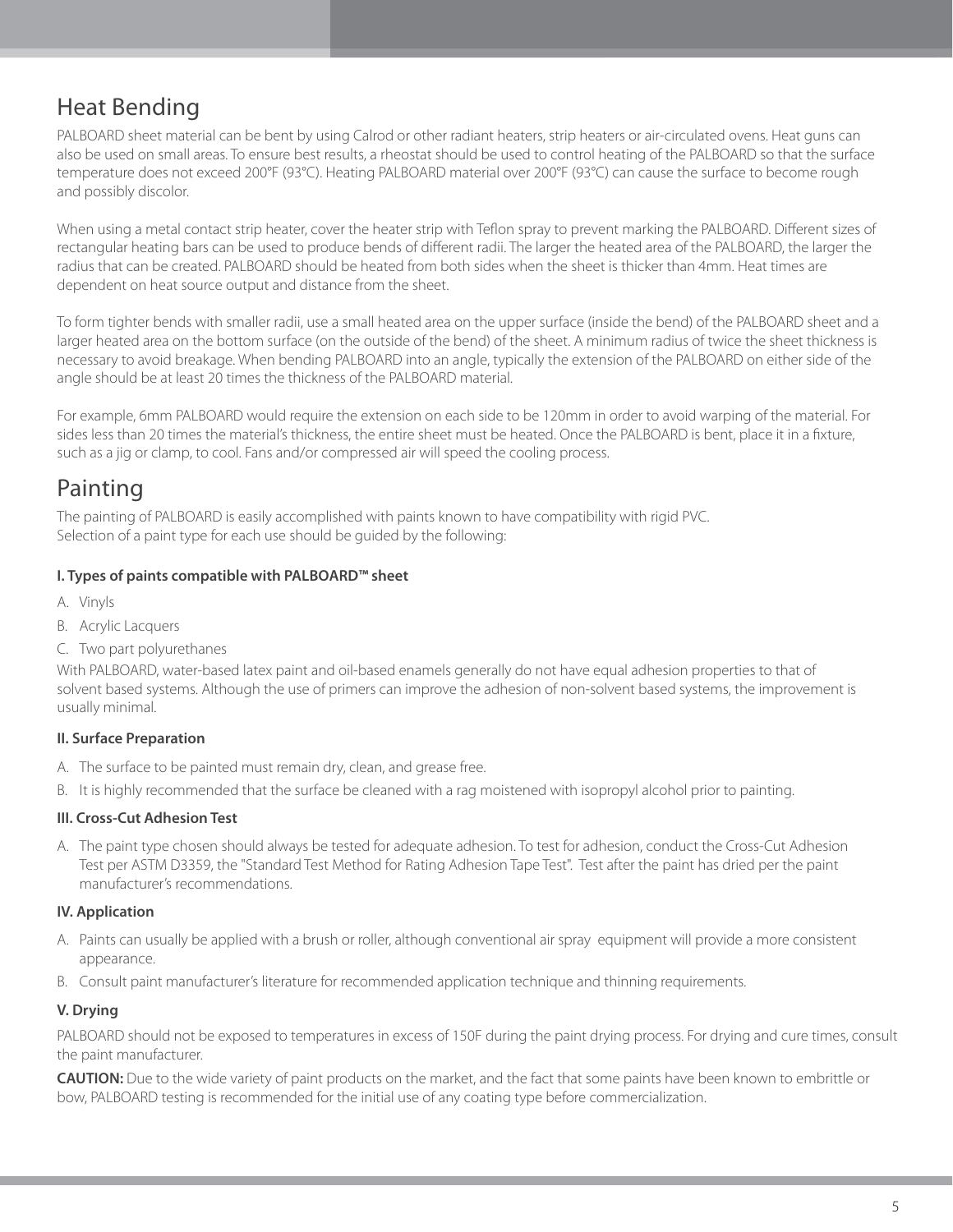## <span id="page-7-0"></span>Graphic Applications

PALBOARD performs superbly in a wide range of graphic applications including those involving paints, screen printing, digital flatbed printing and vinyl films. PALBOARD can be used to create weather-resistant signs, displays or Point of Purchase (POP) materials. The smooth PALBOARD surface is ideal for all types of graphics, and it does not require surface preparation or surface treatment.

### **Screen Printing**

With PALBOARD, the process of Screen Printing is easily accomplished. The surface of PALBOARD has a semi-gloss finish that can easily be cleaned with the appropriate thinner. Vinyl, acrylic and solvent based inks are compatible with PALBOARD.

Water Based Screen Printing Inks can also be used with PALBOARD material. Follow ink manufacturer directions for best adhesion

Surface preparation of PALBOARD for screen printing is similar to those of painting.

- A. The surface to be screen printed must remain dry, clean, and grease free.
- B. Any surface scratches on the PALBOARD will have a tendency to shadow through the ink.

All screen printing inks should be tested in a manner which duplicates your printing process before initiating production. It is strongly recommended to consult the appropriate ink manufacturer regarding any required ink additives such as a catalyst for proper adhesion and exterior usage. Screen Printing ink should air dry, rather than be heat dried. Temperatures in excess of 150° F may cause warping or bowing of PALBOARD material.

Most UV Screen Printing Inks that are compatible with rigid PVC will work on PALBOARD. The most important factor to be considered when using UV systems is the curing oven. Low wattage bulbs should be used to keep the temperature below 150°F. The use of UV curing systems, which have variable speed conveyors, are considered the best type to use with PALBOARD.

## <span id="page-7-1"></span>Direct Digital Printing

Wide format and flatbed printers use various ink and ink curing technologies to allow high quality printing at relatively high speeds. High quality digital printing depends on various factors:

- § Printer capabilities
- Ink technology and quality
- § Type of printing substrate and quality
- Machine operator

PALBOARD'S bright whiteness enables printers to print directly on it and achieve accurate, consistent color values and brightness. PALBOARD is suitable for use with UV/UV-Led curing and solvent-based digital inks, and for IR drying when water-based inks are used. PALBOARD retains superb whiteness, even after intense UV curing.

### **Protective Film Masking**

The protective polyethylene film mask helps prevent surface abrasion and stains. However, removing the protective film may cause an increase of static electric charge, which can affect ink coverage. Therefore, after peeling the film away from the sheet, the static electricity that has built up in the sheet should be discharged using an ionized gun or a suitable device provided by the printer manufacturer.

#### **Ink**

PALBOARD is suitable for all types of inks: Aqueous, Solvent-Based, and UV/UV-Led curable. In fact, PALBOARD has been tested and approved by major printer OEM's around the world, including AGFA, EFI, HP, Mutoh, Canon, and more. Consult the printer manual or contact the printer manufacturer for recommendations and compatibility information.

### **Drying the ink**

The two main drying technologies are:

IR (Infrared) – Long exposure to high temperature in the drying tunnel may cause distortions in the sheet.

UV (Ultraviolet) – UV/UV-Led levels must be adjusted according to the printing speed and substrate. UV overexposure can cause discoloration of both the ink and substrate.

### **Print Head Adjustment**

The distance between the print head and the substrate can have a significant affect on print quality. Manufacturer specifications, combined with operator experience, should determine print head distance from the substrate. The suggested starting distance should not be more than 1.5mm from the print head to the substrate.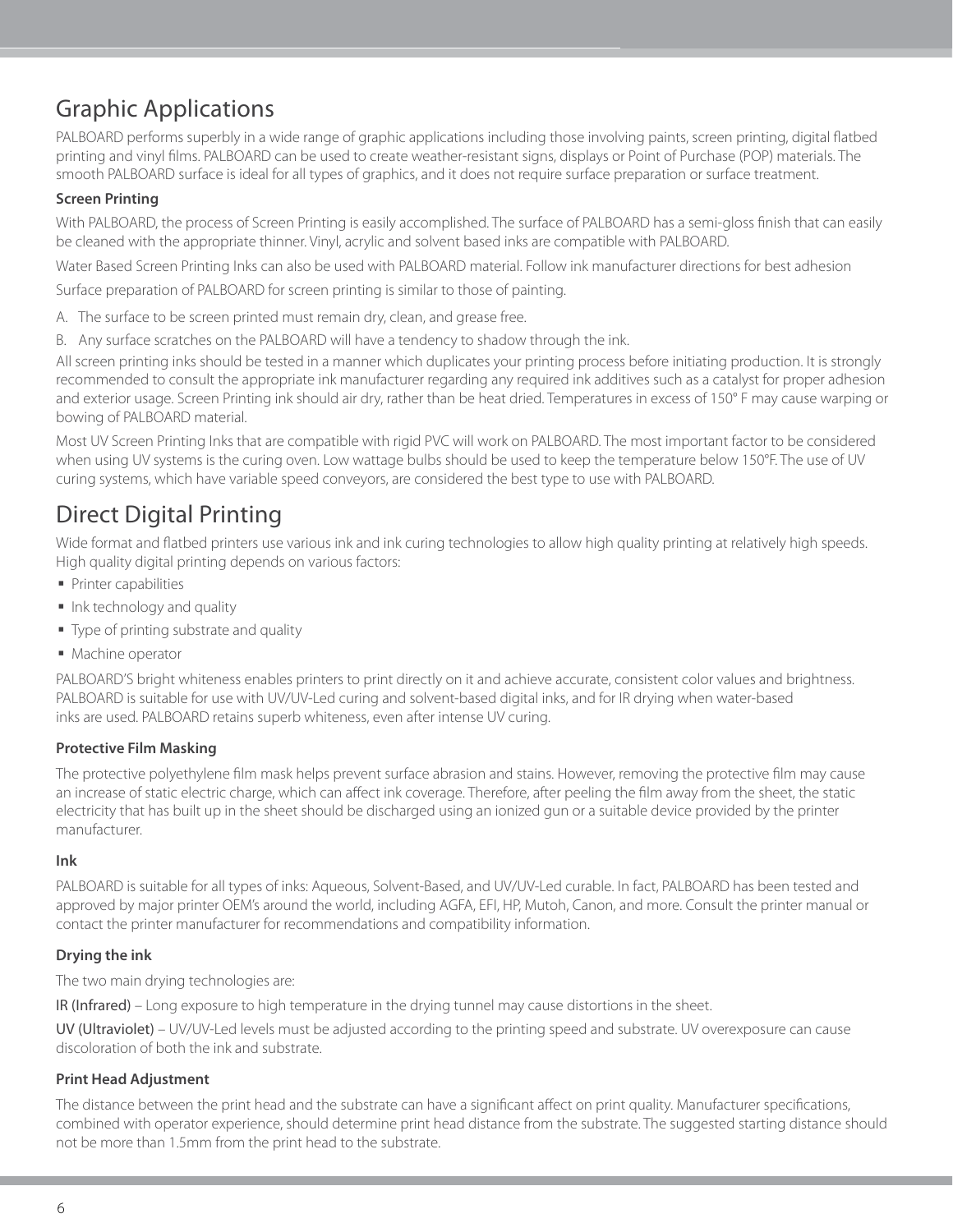## <span id="page-8-0"></span>Laminating

PALBOARD is an ideal material for applications that require lamination. This section provides preparation information processes as well as detailed instructions for the various types of lamination that can used with PALBOARD. Because prints are one of the most frequently laminated materials, the sections that follow will generally refer to the lamination of a print, although many other materials can be used.

**NOTE!** Since PALBOARD material may warp when heated above 150°F or when heated from one side only, it cannot be used in any lamination process requiring heat.

### **Adhesion**

For best results, the PALBOARD material should be cleaned with isopropyl alcohol prior to adhesion and allowed to dry thoroughly. When laminating with pressure-sensitive adhesives, a force of 25–40 psi is required. Proper spacers are also critical. Because force must be applied equally across the material, the top roll must move evenly from left to right while maintaining even contact between top and bottom laminating rolls. To achieve even contact, "zero the nip," then use spacer shims to preset the nip opening for a particular laminate. Use sufficient pressure to completely eliminate any air bubbles between the PALBOARD material, the adhesive and the print or other material.

The lamination will achieve maximum bonding in a few hours. If the lamination has been performed properly, the finished mount can be flexed without the print becoming loose in the center. To prevent moisture from becoming trapped between layers of porous material (such as paper) and creating blisters, the level of moisture in both the material to be laminated and the atmosphere should be reduced before pressing. Some materials may require pre-drying. PALBOARD is nonporous and does not need pre-drying.

### **Preventing Surface Flaws**

Surface blemishes, such as wrinkles, can be caused by misalignment of the adhesive roll or too much pressure or rollers that are not parallel. Trapped dirt or lumps of hardened adhesive common with glossy prints may create small bumps in the finished product. In order to prevent these problems, equipment used for PALBOARD lamination must be kept clean. Use a fresh roll or sheet of transfer adhesive if bumps are caused by hardened adhesive. Dirt problems can be minimized by using an ionizing static eliminator. Using prints or other materials made with a paper 0.007 or thicker can help prevent strike through. For best results, wipe down the back of the print and the face of the PALBOARD mount with a clean, dry cloth before it passes through the nip roll. A clear, high gloss overlay will help protect against fading as well as enhance the color.

### **Laminating Techniques**

Depending upon the type of applications and the equipment available, one or more of the following processes may be appropriate for a particular application. None of these processes involve the use of heat. Because PALBOARD may warp at temperatures above 150°F or when heated from one side only, it cannot be dry mounted or hot mounted.

### **Cold Laminating with a Press using Adhesive-backed Paper**

This process is most frequently used by commercial photo labs. Either of two types of liner films, a single release liner film or a double release liner film, can be used for this process. The basic process for laminating with a press using adhesive-backed paper is described in the following section.

- 1. Set the roller pressure properly for the thickness of the pre-coated mounting substrate.
- 2. Place the mounting substrate on a flat surface and expose approximately one inch of the adhesive by peeling back the release paper. Fold back the release paper, making an even crease across the paper.
- 3. Carefully position the print on top of the substrate, using the folded release paper to prevent contact with the exposed adhesive. Once positioned correctly, carefully apply the print to the exposed adhesive, pressing from the center toward the edges to ensure a smooth tack.
- 4. Place the direction switch in the forward position and the speed control on medium.
- 5. Insert the materials to be processed into the laminator opening. Feed the substrate between the rollers until the pressure roller rests on the tacked portion of the material.
- 6. Hold the un-tacked portion of the print up and against the pressure roller. Feed the substrate through the rollers while peeling the release paper off the mounting substrate with one hand. To prevent wrinkles, the print must be held against the roller with the opposite hand while the substrate feeds through the press.
- 7. Remove the mounted print from the rear of the laminator and trim it to the required size.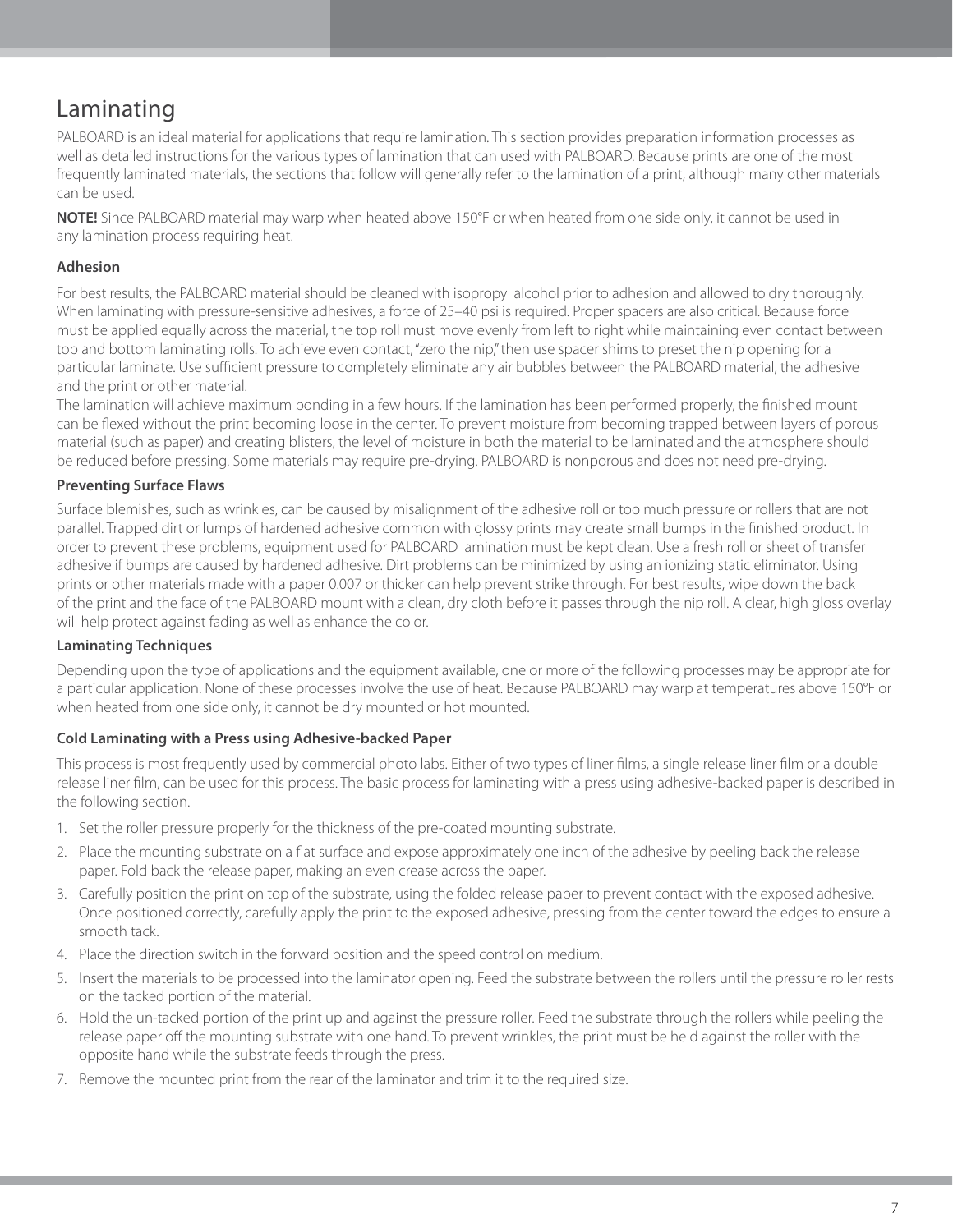### **Coating using Single Release Liner Films**

- 1. Set the pressure properly for the thickness of the substrates to be processed.
- 2. Load the supply roll of pressure-sensitive adhesive.
- 3. Pull approximately 12 inches of adhesive film forward off the roll. Rest the film, adhesive side up, on top of the pressure roller.
- 4. Create a leader board by cutting a piece of substrate slightly larger than the width of the adhesive film and approximately four to six inches long. Lay the leader board across the adhesive film and smoothly adhere the bottom of the leader to the adhesive.
- 5. Place the direction switch in the forward position and the speed control on medium.
- 6. Pull the leader down and push it between the rollers. Feed the leader between the rollers approximately three to four inches. Be sure that the adhesive stays firmly adhered to the leader.
- 7. Once this process has been completed (referred to as "stringing the web") and the adhesive is feeding without wrinkles, the laminator is ready for production.
- 8. To coat, feed a substrate behind the leader board and between the roller while depressing the foot switch. Feed until the substrate exits the rollers and automatically stops feeding. At this time, another substrate may be fed between the rollers for coating. This process is suitable for films with a paper release liner and leaves a 3/8" to 1/2" gap between the coated substrates to facilitate the trimming process.
- 9. After exiting the laminator, the coated substrates should be split apart and trimmed.

#### **Coating using Double Release Liner Films**

Coating with double release liner film, requires the use of a take-up mechanism to automatically remove and rewind one of the release liners during the coating procedure.

- 1. Set the pressure properly for the thickness of the substrates to be processed.
- 2. Load the supply roll of pressure-sensitive adhesive.
- 3. Adhere double-stick tape or a pressure-sensitive adhesive film, to the surface of the take-up shaft.
- 4. Pull approximately 18 inches of adhesive film forward off the roll and adhere one release liner side smoothly to the take-up shaft, taking care to ensure that the film is square with the supply roll and no diagonal wrinkles are apparent.
- 5. Separate the adhesive film from the release liner secured to the take-up shaft and pull the adhesive film and remaining release liner down so that it rests adhesive side up on top of the pressure roller.
- 6. Lay a leader board the same thickness as the substrates to be used across the exposed adhesive.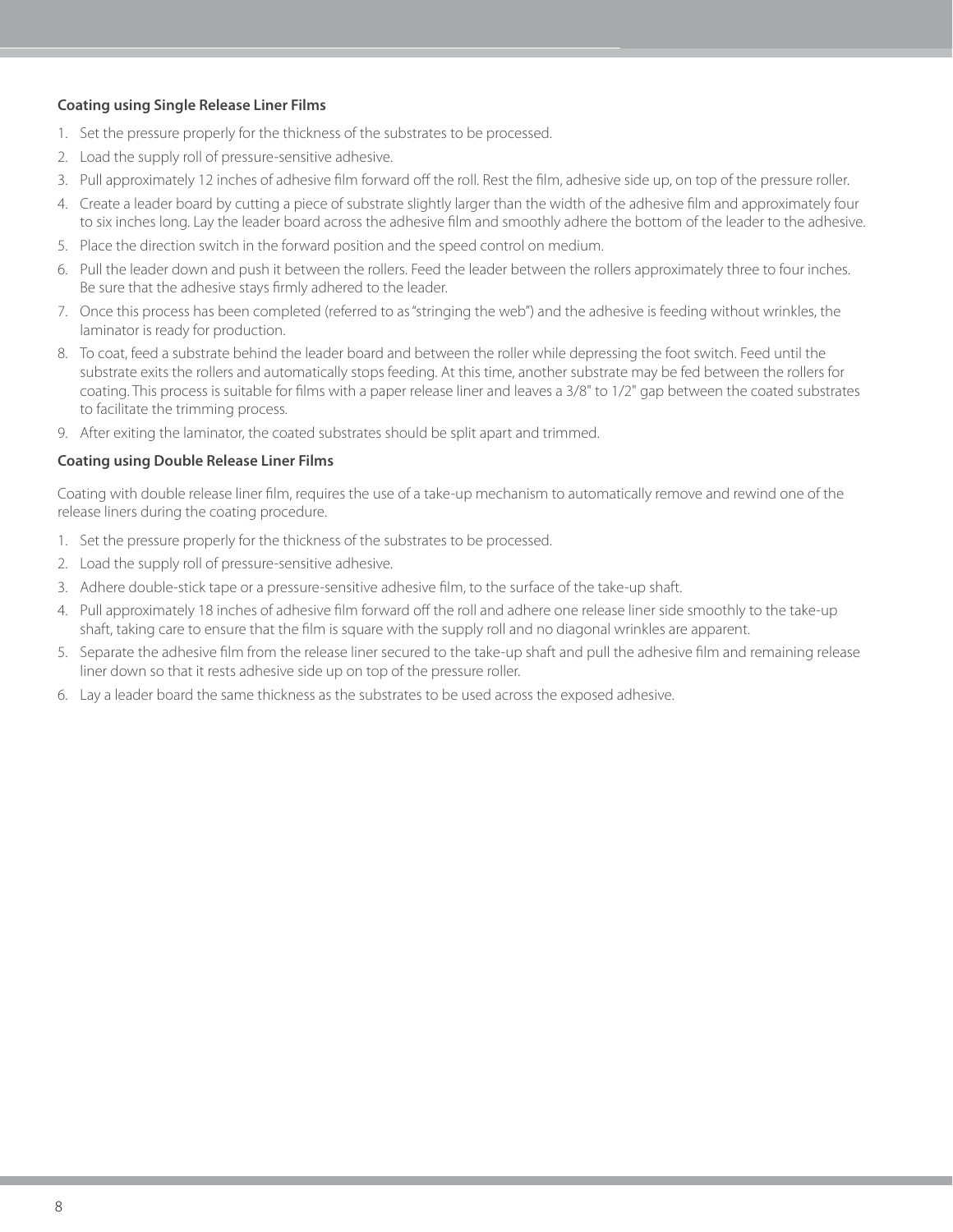## <span id="page-10-0"></span>Chemical Resistance

Note: Information on chemical resistance can be found at [www.PalramAmericas.com/tech.](https://www.palramamericas.com/Tech/) The information on the website serves as a basis for recommendation. PALRAM Industries does not guarantee chemical resistance unless specific separate documentation is supplied.

# <span id="page-10-1"></span>Physical Properties

A detailed overview of Palboard physical properties can be downloaded at: <https://www.palramamericas.com/Products/Flat-Sheets/palboard/> Additional information on this product may be obtained by calling your Palram representative.

## <span id="page-10-2"></span>Flammability

| Standard | <b>Thickness</b> | Classification |
|----------|------------------|----------------|
| l II-94  | $3-10$ mm        | V-0            |
| EN13501  | 3 <sub>mm</sub>  | B, s2, d0      |
|          | $3-10$ mm        | B, s3, d0      |

For additional information, please contact your Palram representative.

## <span id="page-10-3"></span>PSDS Sheet

Download a detailed copy of the PSDS (Product Safety Data Sheet, used in place of MSDS Sheet) for PALBOARD [Here.](https://www.palramamericas.com/Products/Flat-Sheets/palboard/)

# <span id="page-10-4"></span>Further Information

Additional information on this product may be obtained by calling your Palram representative.